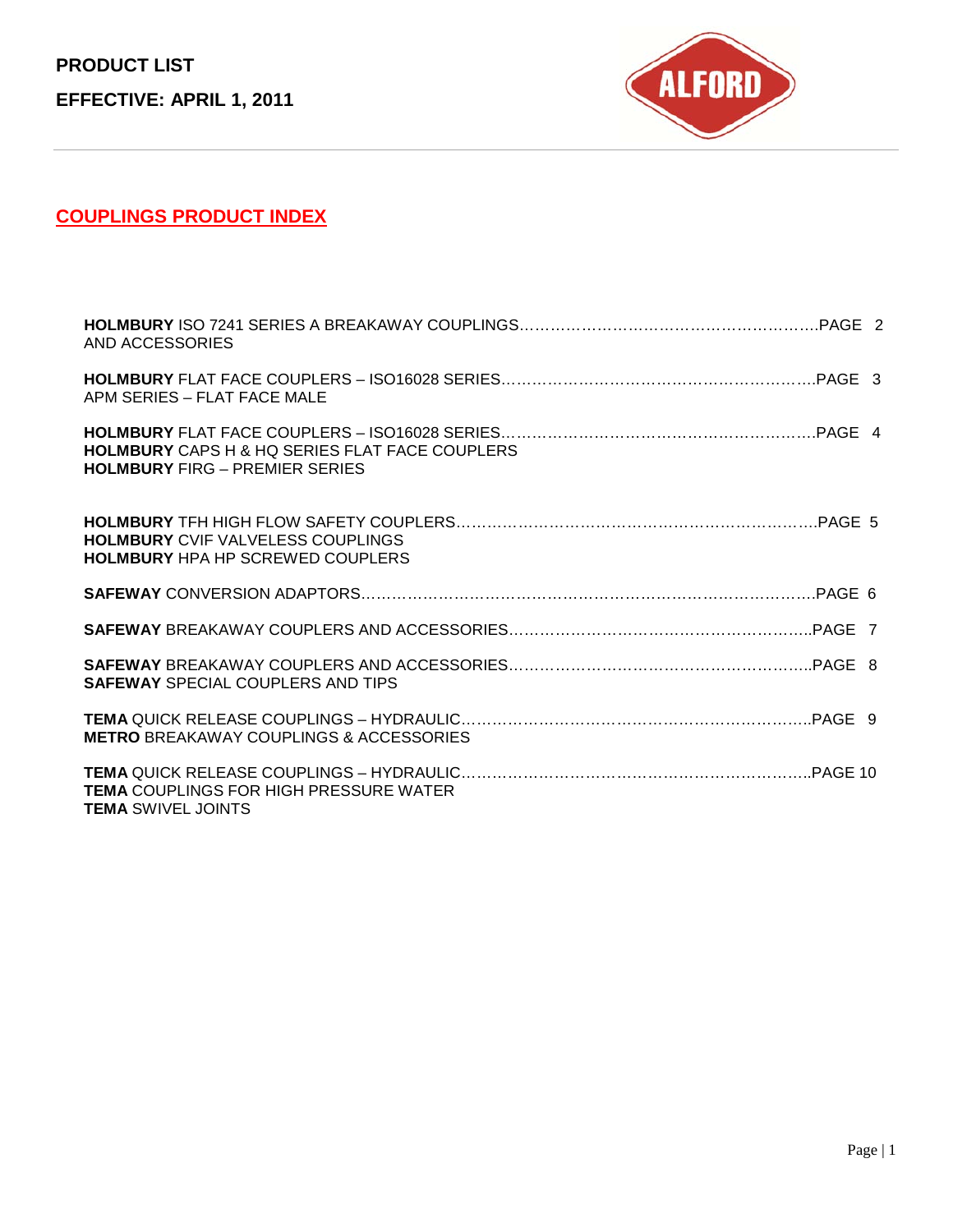

#### **HOLMBURY SERIES "A" BREAKAWAY COUPLINGS & ACCESSORIES ISO7241**

| <b>NEW CODE</b>   | <b>OLD CODE</b>   | <b>DESCRIPTION</b>            | <b>MAX PRESSURE</b><br><b>COUPLED</b> |  |
|-------------------|-------------------|-------------------------------|---------------------------------------|--|
| <b>IA06-M-04G</b> | <b>MISO A 14</b>  | <b>MALE TIP 1/4" BSPP</b>     | <b>350 BAR</b>                        |  |
| <b>IA10-M-06G</b> | <b>MISO A 38</b>  | <b>MALE TIP 3/8" BSPP</b>     | <b>300 BAR</b>                        |  |
| <b>IA12-M-08G</b> | <b>MISO A 12</b>  | <b>MALE TIP 1/2" BSPP</b>     | <b>250 BAR</b>                        |  |
| <b>IA19-M-12G</b> | <b>MISO A 34</b>  | <b>MALE TIP 3/4" BSPP</b>     | <b>250 BAR</b>                        |  |
| IA25-M-16G        | <b>MISO A 100</b> | <b>MALE TIP</b><br>1" BSPP    | <b>230 BAR</b>                        |  |
| <b>IA06-F-04G</b> | <b>FISO A 14</b>  | <b>FEMALE BODY 1/4" BSPP</b>  | <b>350 BAR</b>                        |  |
| <b>IA10-F-06G</b> | <b>FISO A 38</b>  | <b>FEMALE BODY 3/8" BSPP</b>  | <b>300 BAR</b>                        |  |
| <b>IA12-F-08G</b> | <b>FISO A 12</b>  | <b>FEMALE BODY 1/2" BSPP</b>  | <b>250 BAR</b>                        |  |
| <b>IA19-F-12G</b> | <b>FISO A 34</b>  | <b>FEMALE BODY 3/4" BSPP</b>  | <b>250 BAR</b>                        |  |
| <b>IA12-F-16G</b> | <b>FISO A 100</b> | 1" BSPP<br><b>FEMALE BODY</b> | <b>230 BAR</b>                        |  |

#### **PUSH PULL (TWO WAY SLEEVE) FEMALE BODY**

| <b>P12-F-08GF</b> | <b>FPP 12</b> | <b>1/2" BSPP</b> | <b>250 BAR</b> |
|-------------------|---------------|------------------|----------------|
|                   |               |                  |                |

#### **CONNECT UNDER PRESSURE COUPLERS**

| 1ACP12-M-08G | MISO A 12 PC | <b>MALE TIP 1/2" BSPP</b>    | <b>250 BAR</b> |
|--------------|--------------|------------------------------|----------------|
| 1ACP12-F-08G | FISO A 12 PC | <b>FEMALE BODY 1/2" BSPP</b> | <b>250 BAR</b> |

### **ACCESSORIES & SEAL KITS**

| 1A06-F-04-PLUG        | <b>TMB 14</b>     | <b>MALE PLUG - SUIT 1/4"</b><br><b>BODY</b> |
|-----------------------|-------------------|---------------------------------------------|
| <b>1A10-F-06-PLUG</b> | <b>TMB 38</b>     | <b>MALE PLUG - SUIT 3/8"</b><br><b>BODY</b> |
| 1A12-F-08-PLUG        | <b>TMB 12</b>     | <b>MALE PLUG - SUIT 1/2"</b><br><b>BODY</b> |
| 1A19-F-12-PLUG        | <b>TMB 34</b>     | <b>MALE PLUG - SUIT 3/4"</b><br><b>BODY</b> |
| 1A25-F-16-PLUG        | <b>TMB 100</b>    | MALE PLUG - SUIT 1"<br><b>BODY</b>          |
| 1A06-M-04-CAP         | <b>TFB 14</b>     | <b>FEMALE CAP - SUIT 1/4" MALE TIP</b>      |
| 1A10-M-06-CAP         | <b>TFB 38</b>     | <b>FEMALE CAP - SUIT 3/8" MALE TIP</b>      |
| 1A12-M-08-CAP         | <b>TFB 12</b>     | <b>FEMALE CAP - SUIT 1/2" MALE TIP</b>      |
| 1A19-M-12-CAP         | <b>TFB 34</b>     | <b>FEMALE CAP - SUIT 3/4" MALE TIP</b>      |
| 1A25-M-16-CAP         | <b>TFB 100</b>    | <b>FEMALE CAP - SUIT 1" MALE TIP</b>        |
| <b>1A06F</b>          | <b>KISO A 14</b>  | <b>SEAL KIT - SUIT 1/4" - FEMALE</b>        |
| <b>1A10F</b>          | <b>KISO A 38</b>  | <b>SEAL KIT - SUIT 3/8" - FEMALE</b>        |
| <b>1A12F</b>          | <b>KISO A 12</b>  | <b>SEAL KIT - SUIT 1/2" - FEMALE</b>        |
| 1A19F                 | K ISO A 34        | <b>SEAL KIT - SUIT 3/4" - FEMALE</b>        |
| <b>1A25F</b>          | <b>KISO A 100</b> | SEAL KIT - SUIT 1" - FEMALE                 |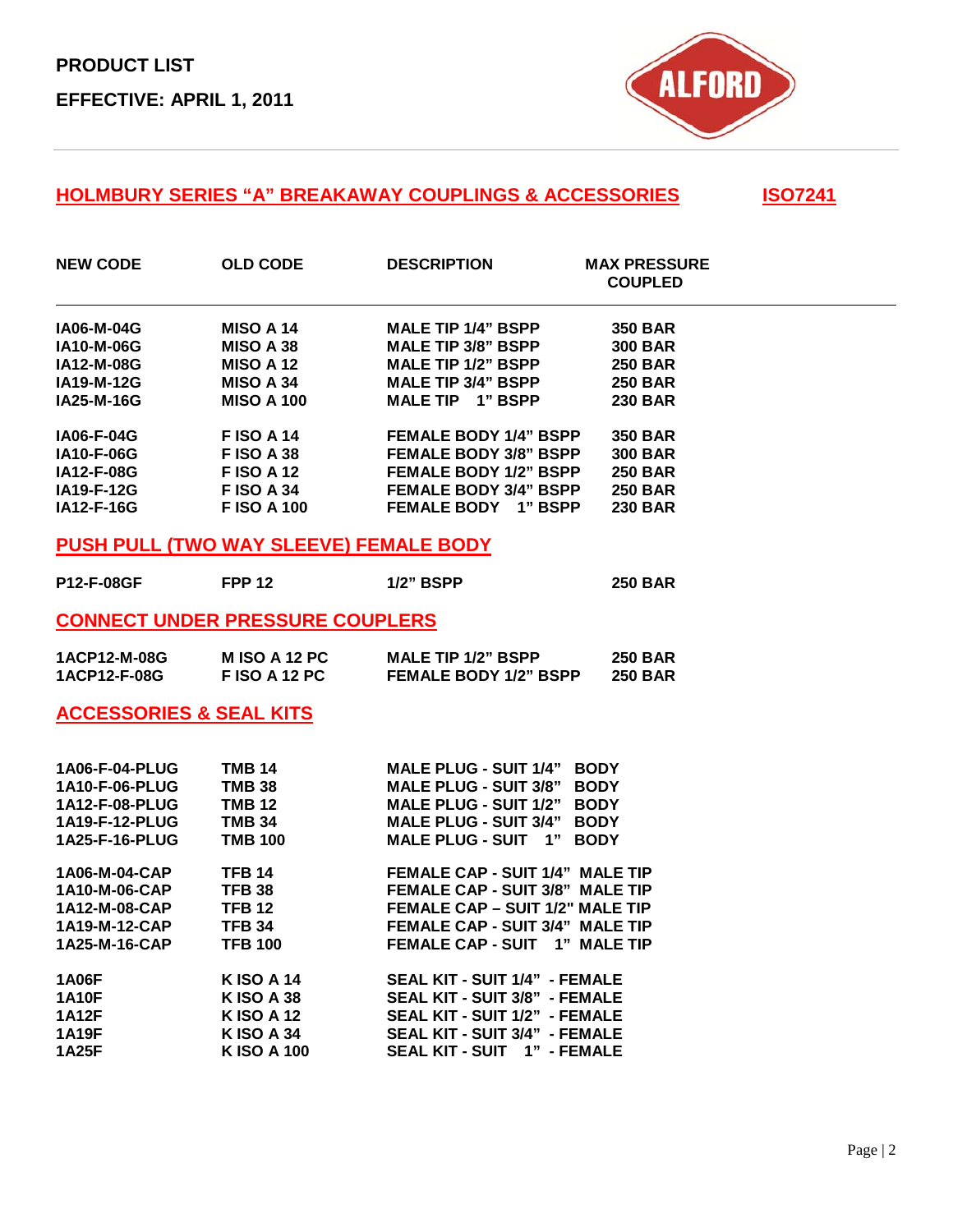

## **HOLMBURY FLAT FACE COUPLERS – "A" SERIES PREMIUM PLUS | ISO 16028**

| <b>NEW CODE</b>   | <b>OLD CODE</b>    | <b>DESCRIPTION</b>                     | <b>MAXIMUM PRESURE</b><br><b>COUPLED</b> |
|-------------------|--------------------|----------------------------------------|------------------------------------------|
| <b>HQ10-M-06G</b> | M A9 38            | <b>MALE TIP 3/8" BSPP</b>              | <b>375 BAR</b>                           |
| <b>HQ10-M-08G</b> | M A9 12            | <b>MALE TIP 1/2" BSPP</b>              | <b>375 BAR</b>                           |
| <b>HQ12-M-08G</b> | <b>M A13 12A</b>   | MALE TIP 1/2" BSPP                     | <b>350 BAR</b>                           |
| <b>HQ12-M-12G</b> | M A13 34           | MALE TIP 3/4" BSPP                     | <b>350 BAR</b>                           |
| <b>HQ19-M-16G</b> | M A17 100          | <b>MALE TIP</b><br>1" BSPP             | <b>350 BAR</b>                           |
| <b>HQ25-M-20G</b> | M A21 114          | <b>MALE TIP 1.25" BSPP</b>             | <b>350 BAR</b>                           |
| <b>HQ25-M-24G</b> | M A21 112          | MALE TIP 1.50" BSPP                    | <b>350 BAR</b>                           |
| <b>HQ32-M-24G</b> | M A30 112          | MALE TIP 1.50" BSPP                    | <b>250 BAR</b>                           |
| <b>HQ12-M-10S</b> | <b>MA13 58 SAE</b> | <b>MALE TIP 5/8" SAE</b>               | <b>350 BAR</b>                           |
| <b>HQ12-M-12S</b> | <b>MA13 56 SAE</b> | <b>MALE TIP 1 1/16" SAE</b>            | <b>350 BAR</b>                           |
| <b>HQ10-F-06G</b> | F A9 38            | <b>FEMALE BODY 3/8" BSPP</b>           | <b>375 BAR</b>                           |
| <b>HQ10-F-08G</b> | F A9 12            | <b>FEMALE BODY</b><br><b>1/2" BSPP</b> | <b>375 BAR</b>                           |
| <b>HQ12-F-08G</b> | F A13 12A          | <b>FEMALE BODY 1/2" BSPP</b>           | <b>350 BAR</b>                           |
| <b>HQ12-F-12G</b> | F A13 34           | <b>FEMALE BODY 3/4" BSPP</b>           | <b>350 BAR</b>                           |
| <b>HQ19-F-16G</b> | F A17 100          | <b>FEMALE BODY</b><br>1" BSPP          | <b>350 BAR</b>                           |
| <b>HQ25-F-20G</b> | F A21 114          | <b>FEMALE BODY 1.25" BSPP</b>          | <b>350 BAR</b>                           |
| <b>HQ25-F-24G</b> | F A21 112          | <b>FEMALE BODY 1.50" BSPP</b>          | <b>350 BAR</b>                           |
| <b>HQ32-F-24G</b> | F A30 112          | <b>FEMALE BODY 1.50" BSPP</b>          | <b>250 BAR</b>                           |
| <b>HQ12-F-10S</b> | <b>FA13 58 SAE</b> | <b>FEMALE BODY 5/8" SAE</b>            | <b>350 BAR</b>                           |
| <b>HQ12-F-12S</b> | <b>FA13 24 SAE</b> | <b>FEMALE BODY 1 1/16" SAE</b>         | <b>350 BAR</b>                           |

## **APM SERIES – FLAT FACE MALE – CONNECT UNDER PRESSURE**

| <b>HCP10-M-08G</b> | <b>APM9 38</b> | $3/8"$ BSPP | <b>375 BAR</b> |
|--------------------|----------------|-------------|----------------|
| <b>HCP10-M-08G</b> | APM9 12        | 1/2" BSPP   | <b>375 BAR</b> |
| <b>HCP12-M-12G</b> | <b>APM1334</b> | $3/4"$ BSPP | <b>350 BAR</b> |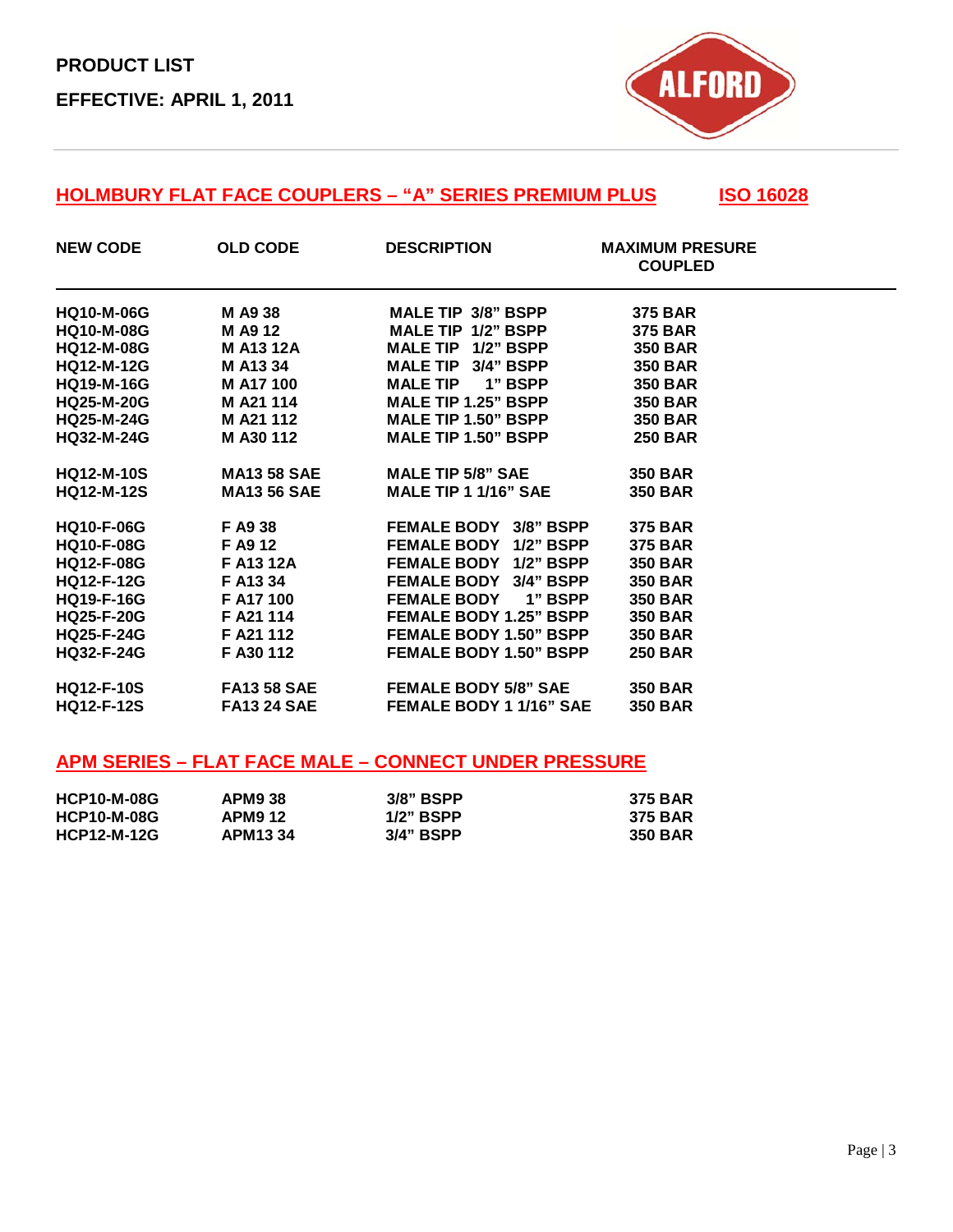

## **HOLMBURY FLAT FACE COUPLERS – FIRG PREMIER SERIES ISO 16028**

| <b>NEW CODE</b>  | <b>OLD CODE</b>       | <b>DESCRIPTION</b>                  | <b>MAXIMUM PRESURE</b><br><b>COUPLED</b> |
|------------------|-----------------------|-------------------------------------|------------------------------------------|
| <b>H10-M-06G</b> | <b>M FIRG 38 BSP</b>  | <b>MALE TIP 3/8"</b><br><b>BSPP</b> | <b>315 BAR</b>                           |
| H10-M-08G        | <b>M FIRG 12 BSP</b>  | MALE TIP $1/2$ "<br><b>BSPP</b>     | <b>315 BAR</b>                           |
| H12-M-12G        | <b>M FIRG 34 BSP</b>  | <b>MALE TIP 3/4"</b><br><b>BSPP</b> | <b>250 BAR</b>                           |
| <b>H19-M-16G</b> | <b>M FIRG 100 BSP</b> | <b>MALE TIP 1"</b><br><b>BSPP</b>   | <b>250 BAR</b>                           |
| <b>H10-F-08G</b> | <b>FFIRG 38 BSP</b>   | <b>FEMALE BODY 3/8"</b>             | <b>315 BAR</b><br><b>BSPP</b>            |
| <b>H10-F-08G</b> | <b>FFIRG 12 BSP</b>   | <b>FEMALE BODY 1/2"</b>             | <b>BSPP</b><br><b>315 BAR</b>            |
| H12-F-12G        | <b>FFIRG 34 BSP</b>   | <b>FEMALE BODY 3/4"</b>             | <b>BSPP</b><br><b>250 BAR</b>            |
| H19-F-16G        | F FIRG 100 BSP        | <b>FEMALE BODY 1"</b>               | <b>250 BAR</b><br><b>BSPP</b>            |
| <b>H12-M-12S</b> | <b>M FIRG 34 SAE</b>  | <b>MALE TIP 1 1/16" SAE</b>         | <b>250 BAR</b>                           |
| <b>H12-F-12S</b> | <b>F FIRG 34 SAE</b>  | <b>FEMALE BODY 1 1/16" SAE</b>      | <b>250 BAR</b>                           |

### **CAPS FOR H & HQ FLAT FACE COUPLERS – MALE & FEMALE**

| <b>NEW CODE</b>        | <b>OLD CODE</b>   | <b>DESCRIPTION</b>                      | <b>MAXIMUM PRESURE</b><br><b>COUPLED</b> |  |
|------------------------|-------------------|-----------------------------------------|------------------------------------------|--|
| <b>HQ10-M-06 CAP</b>   | <b>MD9C38</b>     | <b>CAP FOR 3/8" MALE</b>                |                                          |  |
| <b>HQ10-M-08 CAP</b>   | <b>MD9D12</b>     | <b>CAP FOR 1/2" MALE</b>                |                                          |  |
| <b>HQ12-M-12 CAP</b>   | <b>M D13F 34</b>  | <b>CAP FOR 3/4" MALE</b>                |                                          |  |
| <b>HQ16-M-12 CAP</b>   | <b>M D15F 34B</b> | <b>CAP FOR 3/4" B MALE</b>              |                                          |  |
| <b>HQ19-M-16 CAP</b>   | <b>MD17G100</b>   | CAP FOR 1" MALE                         |                                          |  |
| <b>HQ25-M-20 CAP</b>   | <b>MD21H114</b>   | <b>CAP FOR 1.25" &amp; 1.50" MALE</b>   |                                          |  |
| <b>HQ10-F-08 CAP</b>   | F P9D             | CAP FOR 3/8" + 1/2" FEMALE              |                                          |  |
| <b>HQ12-F-12 CAP</b>   | F P13F 34         | <b>CAP FOR 3/4" FEMALE</b>              |                                          |  |
| <b>HQ16-F-12 CAP</b>   | F P15F 34B        | <b>CAP FOR 3/4" B FEMALE</b>            |                                          |  |
| <b>HQ19-F-16 CAP</b>   | <b>F P17G100</b>  | CAP FOR 1" FEMALE                       |                                          |  |
| <b>HQ25-F-20 CAP</b>   | F P21H 114        | <b>CAP FOR 1.25" &amp; 1.50" FEMALE</b> |                                          |  |
| <b>HQ10-F-FLIP TOP</b> | FT9               | CAP FOR 3/8" + 1/2" FEMALE - RED/BLACK  |                                          |  |
| <b>HQ12-F-FLIP TOP</b> | <b>FT13</b>       | <b>CAP FOR 3/4" FEMALE – RED/BLACK</b>  |                                          |  |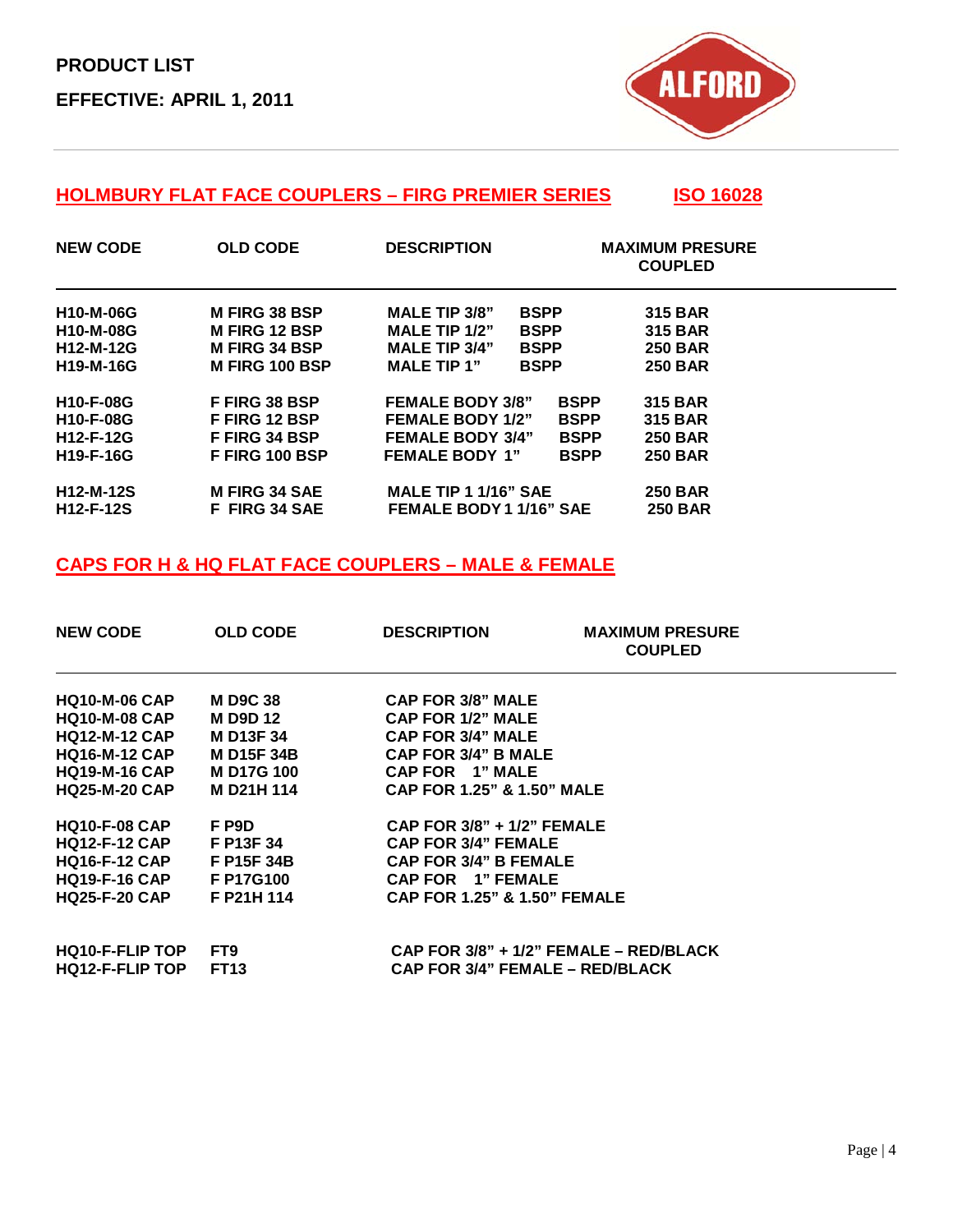

## **HOLMBURY TFH SERIES HIGH FLOW SAFETY COUPLINGS**

| <b>NEW CODE</b>  | <b>OLD CODE</b>  | <b>DESCRIPTION</b>            | <b>MAXIMUM PRESSURE</b><br><b>COUPLE</b> |  |
|------------------|------------------|-------------------------------|------------------------------------------|--|
| F10-M-06G        | <b>M TFH 38</b>  | <b>MALE TIP 3/8" BSPP</b>     | <b>250 BAR</b>                           |  |
| F12-M-08G        | <b>M TFH 12</b>  | <b>MALE TIP 1/2" BSPP</b>     | <b>250 BAR</b>                           |  |
| F19-M-12G        | <b>M TFH 34</b>  | <b>MALE TIP 3/4" BSPP</b>     | <b>250 BAR</b>                           |  |
| <b>F25-M-16G</b> | <b>M TFH 100</b> | <b>MALE TIP</b><br>1" BSPP    | <b>250 BAR</b>                           |  |
| <b>F10-F-06G</b> | <b>F TFH 38</b>  | <b>FEMALE BODY 3/8" BSPP</b>  | <b>250 BAR</b>                           |  |
| F12-F-08G        | <b>F TFH 12</b>  | <b>FEMALE BODY 1/2" BSPP</b>  | <b>250 BAR</b>                           |  |
| F19-F-12G        | <b>F TFH 34</b>  | <b>FEMALE BODY 3/4" BSPP</b>  | <b>250 BAR</b>                           |  |
| <b>F25-F-16G</b> | <b>F TFH100</b>  | <b>FEMALE BODY</b><br>1" BSPP | <b>250 BAR</b>                           |  |

#### **HOLMBURY CVIF SERIES VALVELESS COUPLINGS – NICKEL PLATED**

| <b>CODE</b>         | <b>DESCRIPTION</b>           | <b>MAXIMUM PRESSURE</b><br><b>COUPLED</b> |
|---------------------|------------------------------|-------------------------------------------|
| <b>M CVIF 38 NP</b> | <b>MALE TIP 3/8" BSPP</b>    | 600 BAR                                   |
| F CVIF 38 NP        | <b>FEMALE BODY 3/8" BSPP</b> | <b>600 BAR</b>                            |
| <b>M CVIF 12 NP</b> | <b>MALE TIP 1/2" BSPP</b>    | <b>500 BAR</b>                            |
| F CVIF 12 NP        | <b>FEMALE BODY 1/2" BSPP</b> | <b>500 BAR</b>                            |

### **HOLMBURY HPA SERIES HIGH PRESSURE BALL SEALED - SCREWED COUPLERS**

| <b>CODE</b>         | <b>DESCRIPTION</b>          | <b>MAXIMUM PRESSURE</b><br><b>COUPLED</b> |
|---------------------|-----------------------------|-------------------------------------------|
| <b>M HPA 14 NPT</b> | <b>MALE TIP 1/4" NPT</b>    | <b>700 BAR</b>                            |
| M HPA 38 NPT        | <b>MALE TIP 3/8" NPT</b>    | <b>700 BAR</b>                            |
| F HPA 14 NPT        | <b>FEMALE BODY 1/4" NPT</b> | <b>700 BAR</b>                            |
| F HPA 38 NPT        | <b>FEMALE BODY 3/8" NPT</b> | <b>700 BAR</b>                            |
| <b>M HPA 14 CAP</b> | CAP 1/4" MALE               |                                           |
| <b>M HPA 38 CAP</b> | CAP 3/8" MALE               |                                           |
| F HPA 14 PLUG       | <b>FEMALE PLUG 1/4"</b>     |                                           |
| F HPA 38 PLUG       | <b>FEMALE PLUG 3/8"</b>     |                                           |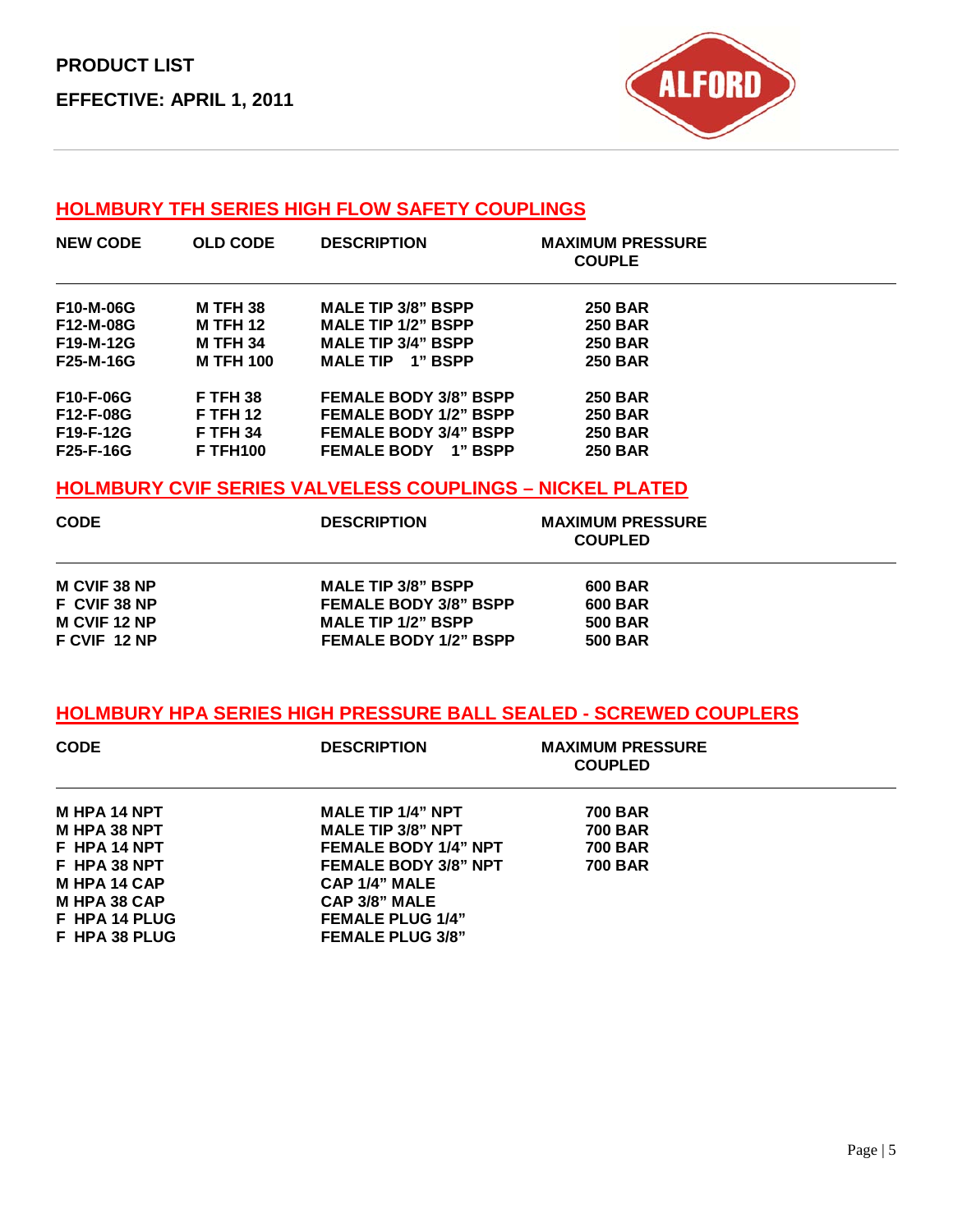

## **SAFEWAY CONVERSION ADAPTORS**



S25-4-1 Allows connection of a SafeWay or other I.S.O. male tip to a cone style John Deere female coupler. Hook-up to the John Deere Old Style casting can be accomplished with pressure in the implement line. Activating the levers will start oil flow.



S25-4-2 Allows connection of a SafeWay or other I.S.O. male tip to an Old Style I-H female coupler. Hook-up to the I-H lever casting can be accomplished with pressure in the implement line. Activating the levers will start oil flow.



S25-4-3 Allows connection of a John Deere cone style male tip to a SafeWay or other I.S.O. female coupler. Our special shielded valve retainer eliminates flow-checking when connecting to a connect under pressure type coupler like SafeWay's S70 Series.

S25-4-3D Allows connection of a John Deere cone style male tip to a 50 Series John Deere I.S.O. casting or other I.S.O. female couplers. Our unique double shut-off feature minimizes oil spillage when disconnected and may be left installed in the tractor without further loss of oil.



S25-4-4 Allows connection of a John Deere cone style male tip to an Old Style I-H female coupler and others of that style. Hook-up to the I-H lever casting can be accomplished with pressure in the implement line. Activating the levers will start oil flow.



S25-4-5 Allows connection of an I-H style male tip to a John Deere cone style female coupler. Hook-up to the John Deere lever casting can be accomplished with pressure in the implement line. Activating the levers will start oil flow.



S25-4-6 Allows connection of a SafeWay or other I.S.O. male tip to the Old Style J.I. Case female coupler. Our special shielded retainer eliminates flow-checking.

S25-4-7 Allows connection of an I-H style male tip to a SafeWay or other I.S.O. female coupler. Our special shielded valve retainer eliminates flow-checking when connecting to a connnect under pressure type coupler like SafeWay's S70 Series.

S25-4-7D Allows connection of an I-H style

casting or other I.S.O. female couplers. Our unique double shut-off feature eliminates oil

spillage when disconnected. Adapter may be

left installed in the tractor without further loss

S25-4-8 Allows connection of a J.I. Case

Old Style male tip to a SafeWay or other I.S.O.

female coupler. Our special shielded retainer eliminates flow-checking when connecting to

a connect under pressure type coupler like

SafeWay's S70 Series.

male tip to a 50 series John Deere I.S.O.

of oil.







S25-4-9 Allows connection of a John Deere cone style male tip to a J.I. Case Old Style female coupler. Our special shielded retainer eliminates flow-checking.

S25-4-10 Allows connection of a J.I. Case Old Style male tip to a John Deere cone style female coupler. Hook-up to the John Deere Old Style casting can be accomplished with pressure in the implement line. Activating the levers will start oil flow.

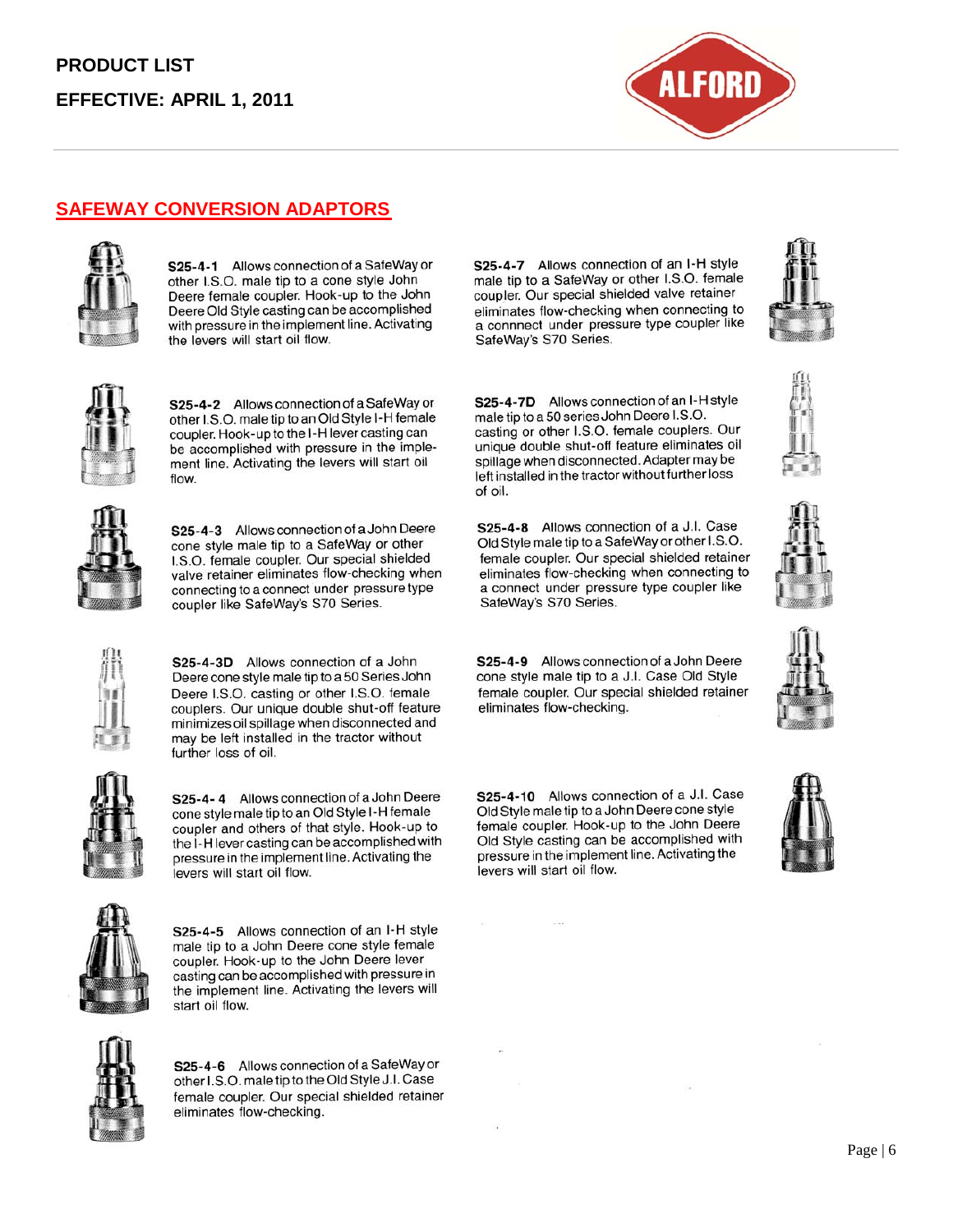

#### **SAFEWAY BREAKAWAY COUPLERS AND ACCESSORIES**

| <b>CODE</b>     | <b>DESCRIPTION</b>       |                           |
|-----------------|--------------------------|---------------------------|
|                 |                          |                           |
| $S40 - 2$       | <b>COUPLER 1/4" NPTF</b> | $-$ BALL                  |
| $S40 - 3$       | <b>COUPLER 3/8" NPTF</b> | $-$ BALL                  |
| $S40 - 4$       | <b>COUPLER 1/2" NPTF</b> | $-$ BALL                  |
| $S40 - 15P$     | <b>COUPLER 3/4" UNO</b>  | - POPPET                  |
| $S20 - 4P$      | <b>COUPLER 1/2" NPTF</b> | - POPPET                  |
| $S20 - 15P$     | <b>COUPLER 3/4" UNO</b>  | - POPPET                  |
| $S20 - 16P$     | <b>COUPLER 7/8" NPTF</b> | - POPPET                  |
| $S70 - 4$       | <b>COUPLER 1/2" NPTF</b> | - BALL - PRESSURE CONNECT |
| $S20 - F6$      | <b>COUPLER 3/4" NPTF</b> | $-$ BALL                  |
| $S10 -$<br>- 8  | <b>COUPLER 1" NPTF</b>   | - POPPET                  |
| $S45 - 2$       | <b>BODY 1/4" NPT</b>     | – BALL                    |
| $S45 - 3$       | <b>BODY 3/8" NPT</b>     | $-$ BALL                  |
| $S45 - 4$       | BODY 1/2" NPT            | – BALL                    |
| $S45 - 15P$     | <b>BODY 3/4" UNO</b>     | - POPPET                  |
| $S25 - 4P$      | <b>BODY 1/2" NPTF</b>    | - POPPET                  |
| $S25 - 15P$     | <b>BODY 3/4" UNO</b>     | - POPPET                  |
| $S25 - 16P$     | <b>BODY 7/8" UNO</b>     | - POPPET                  |
| $S25 - F6$      | <b>BODY 3/4" NPT</b>     | $-$ BALL                  |
| $S75 - 4$       | <b>BODY 1/2" NPT</b>     | - BALL - PRESSURE CONNECT |
| $S105 - 8$      | BODY 1" NPT              | - POPPET                  |
| $S41 - 2$       | TIP 1/4" NPTF            | – BALL                    |
| $S41 - 3$       | TIP 3/8" NPTF            | – BALL                    |
| $S71 - 4$       | TIP 1/2" NPTF            | - BALL ISO                |
| $S71 - 4P$      | TIP 1/2" NPTF            | - POPPET ISO              |
| $S21 - F6$      | TIP 3/4" NPTF            | – BALL                    |
| $$101 - 8$      | TIP 1" NPTF              | – POPPET                  |
| $S11 - 4$       | TIP 1/2" NPTF            | – SUIT JD                 |
| $S11 - 15$      | TIP 3/4" UNO             | – SUIT JD                 |
| $S71 - 15$      | TIP 3/4" UNO             | - SUIT JD ISO             |
| $S71 - 15P$     | TIP 3/4" UNO             | - SUIT JD ISO - POPPET    |
| $S12 -$<br>4    | TIP 1/2" NPTF            | - SUIT IH                 |
| $S12 - 16$      | <b>TIP 7/8" UNO</b>      | - SUIT IH                 |
| $S71 - 16$      | <b>TIP 7/8" UNO</b>      | - SUIT IH ISO             |
| $S71 - 16P$     | <b>TIP 7/8" UNO</b>      | - SUIT IH ISO - POPPET    |
| $S13 - 4$       | TIP 1/2" NPTF            | - SUIT OLD CASE           |
| $S25 - 4 - 20$  | <b>BODY 1/2" NPTF</b>    | - SUIT JD                 |
| $S25 - 4 - 21P$ | <b>BODY 1/2" NPTF</b>    | - SUIT IH                 |
| $S42 - 3$       | <b>CLAMP – SUIT 3/8"</b> | <b>COUPLER</b>            |
| $S42 - 4$       | <b>CLAMP – SUIT 1/2"</b> | <b>COUPLER</b>            |
| $S42 - 4 - 20$  | <b>CLAMP - SUIT JD</b>   | <b>COUPLER</b>            |
| $S42 - 4 - 21$  | <b>CLAMP - SUIT IH</b>   | <b>COUPLER</b>            |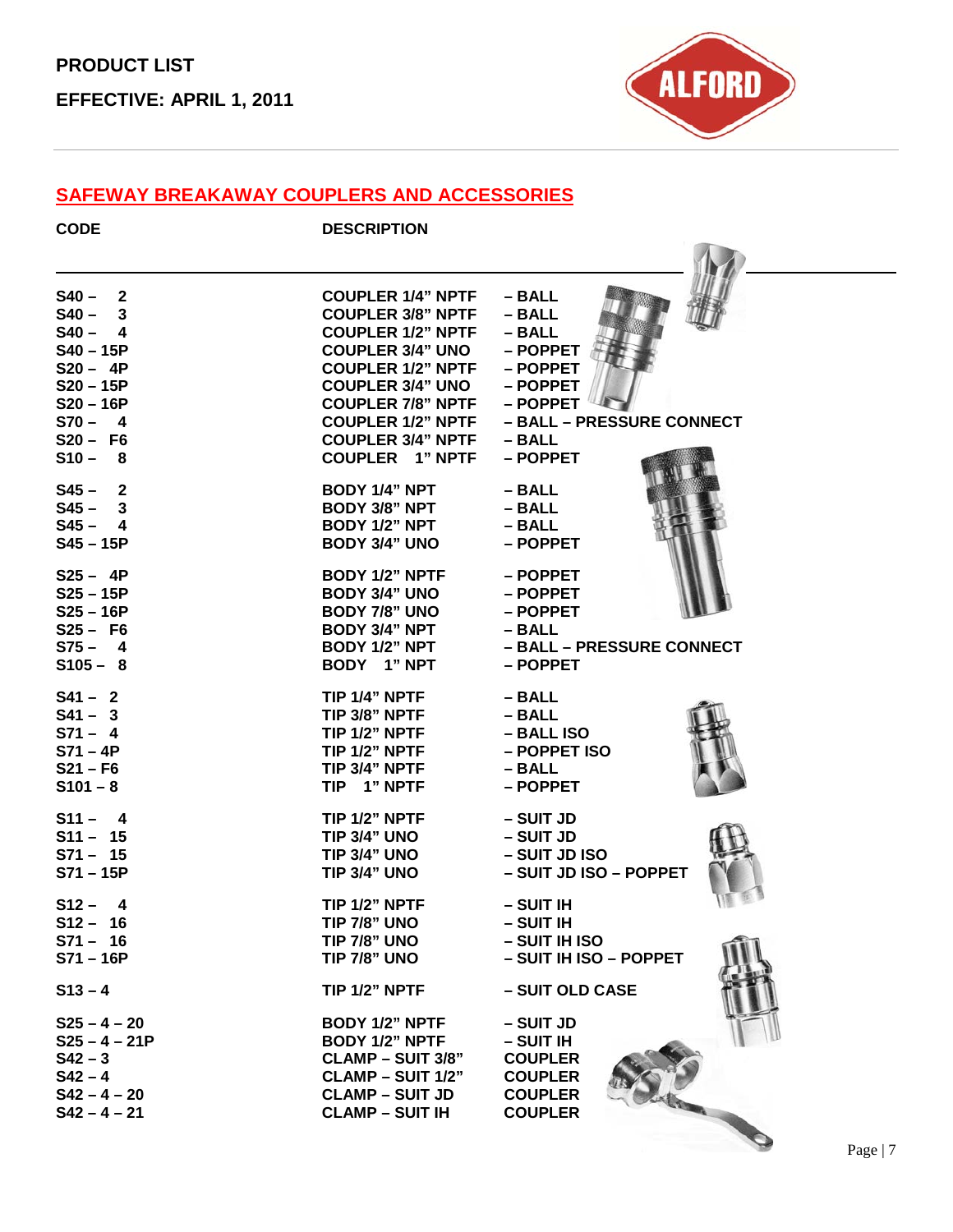**PRODUCT LIST EFFECTIVE: APRIL 1, 2011**



#### **SAFEWAY BREAKAWAY COUPLERS AND ACCESSORIES**

| ×<br>× |  |
|--------|--|

**CODE DESCRIPTION** 

| $S44 - 2$<br>$S44 - 3$<br>$S44 - 4$<br>$S49 - 2$<br>$S49 - 3$<br>$S49 - 4$<br>$5205 - 05$<br>$5209 - 05$<br><b>PSDC-8HK</b><br>$PPDC - 8HK$ | <b>PLUG</b><br>- SUIT 1/4" - COUPLER<br><b>PLUG</b><br>- SUIT 3/8" - COUPLER<br>PLUG - SUIT 1/2" - COUPLER<br><b>COVER - SUIT 1/4" - COUPLER</b><br>COVER - SUIT 3/8" - COUPLER<br>COVER - SUIT 1/2" - COUPLER<br>PLUG - SUIT 3/4" - COUPLER<br><b>COVER - SUIT 3/4" - COUPLER</b><br>PLUG - SUIT 1" - COUPLER<br>COVER - SUIT 1" - COUPLER |
|---------------------------------------------------------------------------------------------------------------------------------------------|---------------------------------------------------------------------------------------------------------------------------------------------------------------------------------------------------------------------------------------------------------------------------------------------------------------------------------------------|
| $S25 - 4 - 1$                                                                                                                               | <b>ADAPTOR</b>                                                                                                                                                                                                                                                                                                                              |
| $S25 - 4 - 2$                                                                                                                               | <b>ADAPTOR</b>                                                                                                                                                                                                                                                                                                                              |
| $S25 - 4 - 3$                                                                                                                               | <b>ADAPTOR</b>                                                                                                                                                                                                                                                                                                                              |
| $S25 - 4 - 3D$                                                                                                                              | <b>ADAPTOR</b>                                                                                                                                                                                                                                                                                                                              |
| $S25 - 4 - 4$                                                                                                                               | <b>ADAPTOR</b>                                                                                                                                                                                                                                                                                                                              |
| $S25 - 4 - 5$                                                                                                                               | <b>ADAPTOR</b>                                                                                                                                                                                                                                                                                                                              |
| $S25 - 4 - 6$                                                                                                                               | <b>ADAPTOR</b>                                                                                                                                                                                                                                                                                                                              |
| $S25 - 4 - 7$                                                                                                                               | <b>ADAPTOR</b>                                                                                                                                                                                                                                                                                                                              |
| $S25 - 4 - 7D$                                                                                                                              | <b>ADAPTOR</b>                                                                                                                                                                                                                                                                                                                              |
| $S25 - 4 - 8$                                                                                                                               | <b>ADAPTOR</b>                                                                                                                                                                                                                                                                                                                              |
| $S25 - 4 - 9$                                                                                                                               | <b>ADAPTOR</b>                                                                                                                                                                                                                                                                                                                              |
| $S25 - 4 - 10$                                                                                                                              | <b>ADAPTOR</b>                                                                                                                                                                                                                                                                                                                              |

**CODE DESCRIPTION** 

**S30 – 3P HIGH PRESSURE SCREW COUPLER 3/8" NPTF** 

**S31 – 3P TIP – SCREW COUPLER 3/8" NPTF** 

**SS10 – 3 STAINLESS STEEL COUPLER 3/8" NPTF**

**STAINLESS STEEL COUPLER 1" NPTF** 

**BRASS COUPLER 1" NPTF** 

## **SAFEWAY SPECIAL COUPLERS AND TIPS**

**S30 – 2P HIGH PRESSURE SCREW COUPLER 1/4" NPTF**

**S31 – 2P TIP – SCREW COUPLER 1/4" NPTF**<br> **S31 – 3P TIP – SCREW COUPLER 3/8" NPTF** 

**SS10 – 2**<br>STAINLESS STEEL COUPLER 1/4" NPTF<br>STAINLESS STEEL COUPLER 3/8" NPTF

**SS10 − 4** STAINLESS STEEL COUPLER 1/2" NPTF<br>SS10 − 6 STAINLESS STEEL COUPLER 3/4" NPTF **SS10 – 6 STAINLESS STEEL COUPLER 3/4" NPTF**

**BS10 − 2**<br>**BRASS COUPLER 1/4" NPTF**<br>**BRASS COUPLER 3/8" NPTF BS10 – 3**<br>**BRASS COUPLER 3/8" NPTF**<br>**BRASS COUPLER 1/2" NPTF BS10 – 4**<br>BRASS COUPLER 1/2" NPTF<br>BRASS COUPLER 3/4" NPTF **BS10 – 6**<br>**BRASS COUPLER 3/4" NPTF**<br>**BRASS COUPLER 1" NPTF**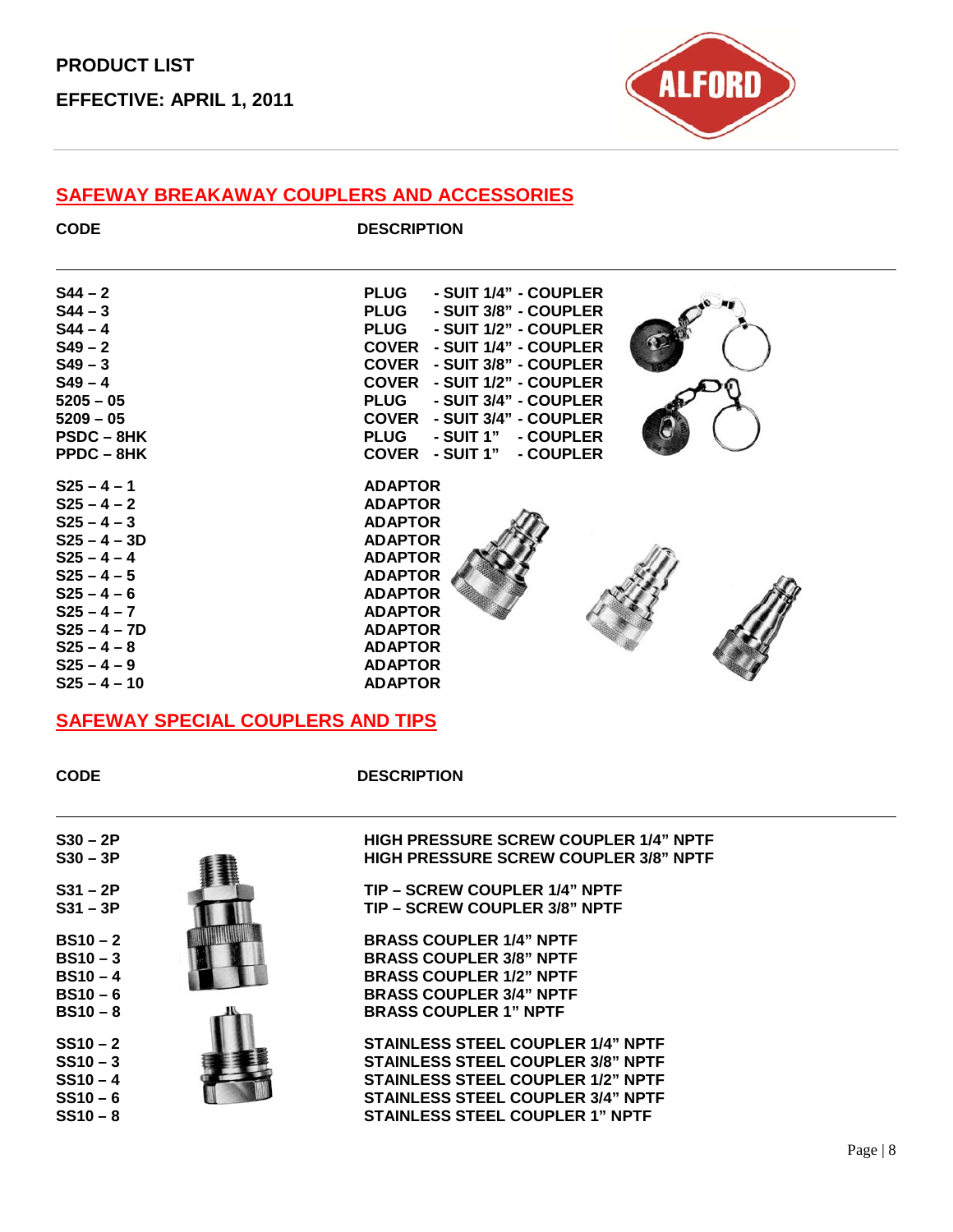

# **TEMA QUICK RELEASE COUPLINGS – HYDRAULIC**

| <b>CODE</b>                                                                                              | <b>DESCRIPTION</b>                                                                                                                                                                   |                                                                                                                                                                                                                                                         |
|----------------------------------------------------------------------------------------------------------|--------------------------------------------------------------------------------------------------------------------------------------------------------------------------------------|---------------------------------------------------------------------------------------------------------------------------------------------------------------------------------------------------------------------------------------------------------|
| 2310<br>2510<br>3810<br>5010<br>7510<br>10010<br>15010<br>20010                                          | <b>COUPLER BODY</b><br><b>COUPLER BODY</b><br><b>COUPLER BODY</b><br><b>COUPLER BODY</b><br><b>COUPLER BODY</b><br><b>COUPLER BODY</b><br><b>COUPLER BODY</b><br><b>COUPLER BODY</b> | 1/8"<br><b>BSPP</b><br>1/4"<br><b>BSPP</b><br>3/8"<br><b>BSPP</b><br>1/2"<br><b>BSPP</b><br>3/4"<br><b>BSPP</b><br>1"<br><b>BSPP</b><br>1 1/2" BSPP<br>$\blacksquare$<br>2"<br><b>BSPP</b>                                                              |
| 2320<br>2520<br>3820<br>5020<br>7520<br>10020<br>15020<br>20020                                          | <b>MALE TIP</b><br><b>MALE TIP</b><br><b>MALE TIP</b><br><b>MALE TIP</b><br><b>MALE TIP</b><br><b>MALE TIP</b><br><b>MALE TIP</b><br><b>MALE TIP</b>                                 | 1/8"<br><b>BSPP</b><br>$\blacksquare$<br>1/4"<br><b>BSPP</b><br>3/8"<br><b>BSPP</b><br>1/2"<br><b>BSPP</b><br>3/4"<br><b>BSPP</b><br>1"<br><b>BSPP</b><br>1 1/2" BSPP<br><b>BSPP</b><br>2"                                                              |
| 2500 PSN<br>3800 PSN<br>5000 PSN<br>7500 PSN<br><b>10000 PSN</b><br><b>15000 PSN</b><br><b>20000 PSN</b> | 1/4"<br>3/8"<br>1/2"<br>3/4"<br>1"<br>1 1/2" COUPLINGS 'O' RING KIT - NITRILE<br>2"                                                                                                  | <b>COUPLINGS 'O' RING KIT - NITRILE</b><br>COUPLINGS 'O' RING KIT - NITRILE<br><b>COUPLINGS 'O' RING KIT - NITRILE</b><br><b>COUPLINGS 'O' RING KIT - NITRILE</b><br><b>COUPLINGS 'O' RING KIT - NITRILE</b><br><b>COUPLINGS 'O' RING KIT - NITRILE</b> |
|                                                                                                          | <b>METRO BREAKAWAY COUPLINGS AND ACCESSORIES</b>                                                                                                                                     |                                                                                                                                                                                                                                                         |
| <b>CODE</b>                                                                                              | <b>DESCRIPTION</b>                                                                                                                                                                   | <b>THREAD</b>                                                                                                                                                                                                                                           |
| $M$ 224 - 04<br>M 130<br>C                                                                               | <b>TWIST IN TIP</b><br><b>DOUBLE BRACKET</b>                                                                                                                                         | $1/2$ " NPTF<br>(INCLUDES M131)                                                                                                                                                                                                                         |
| M 133<br>M 166                                                                                           | <b>O RING</b><br><b>SNAP RING</b>                                                                                                                                                    |                                                                                                                                                                                                                                                         |